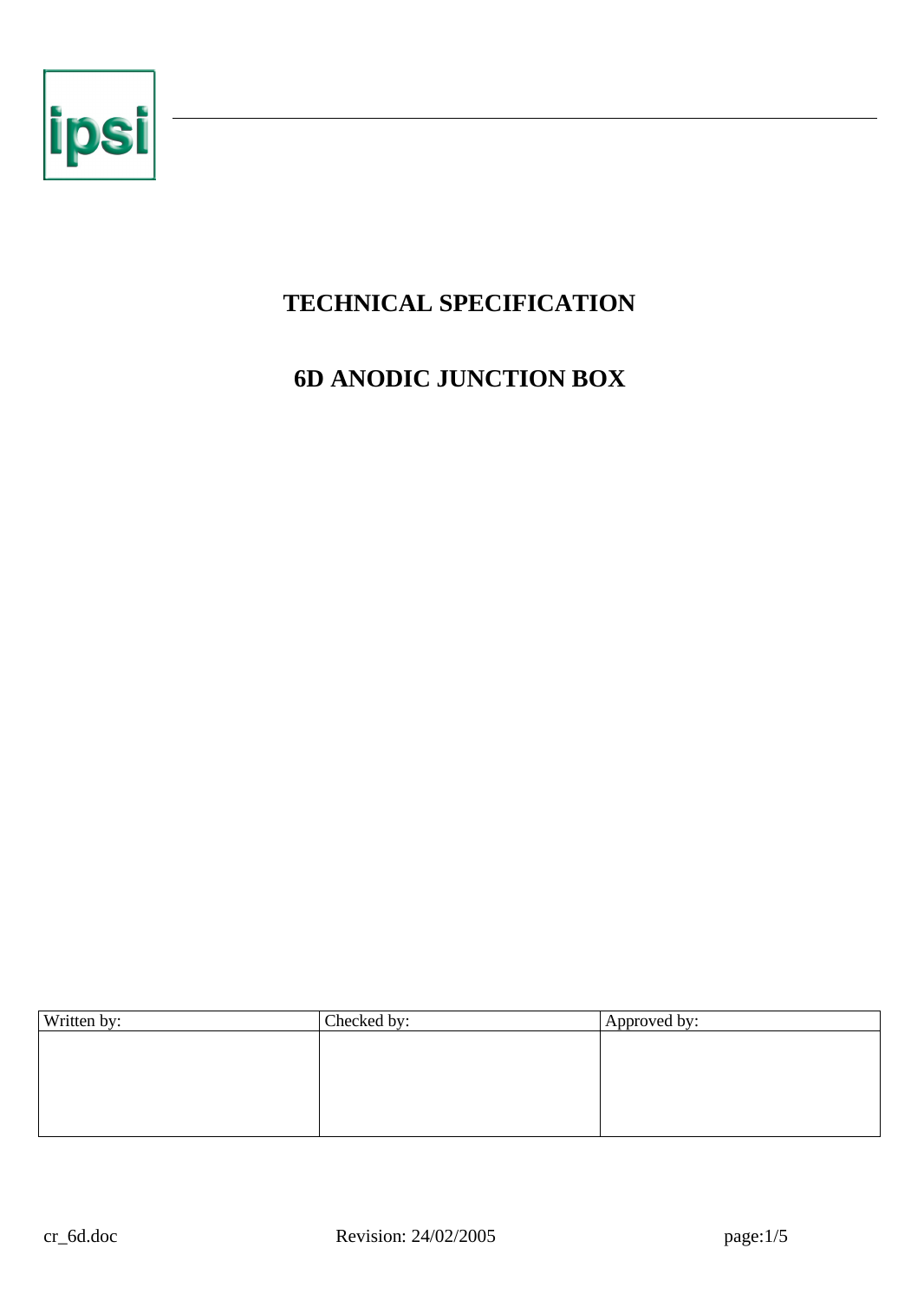# **TABLE OF CONTENTS**

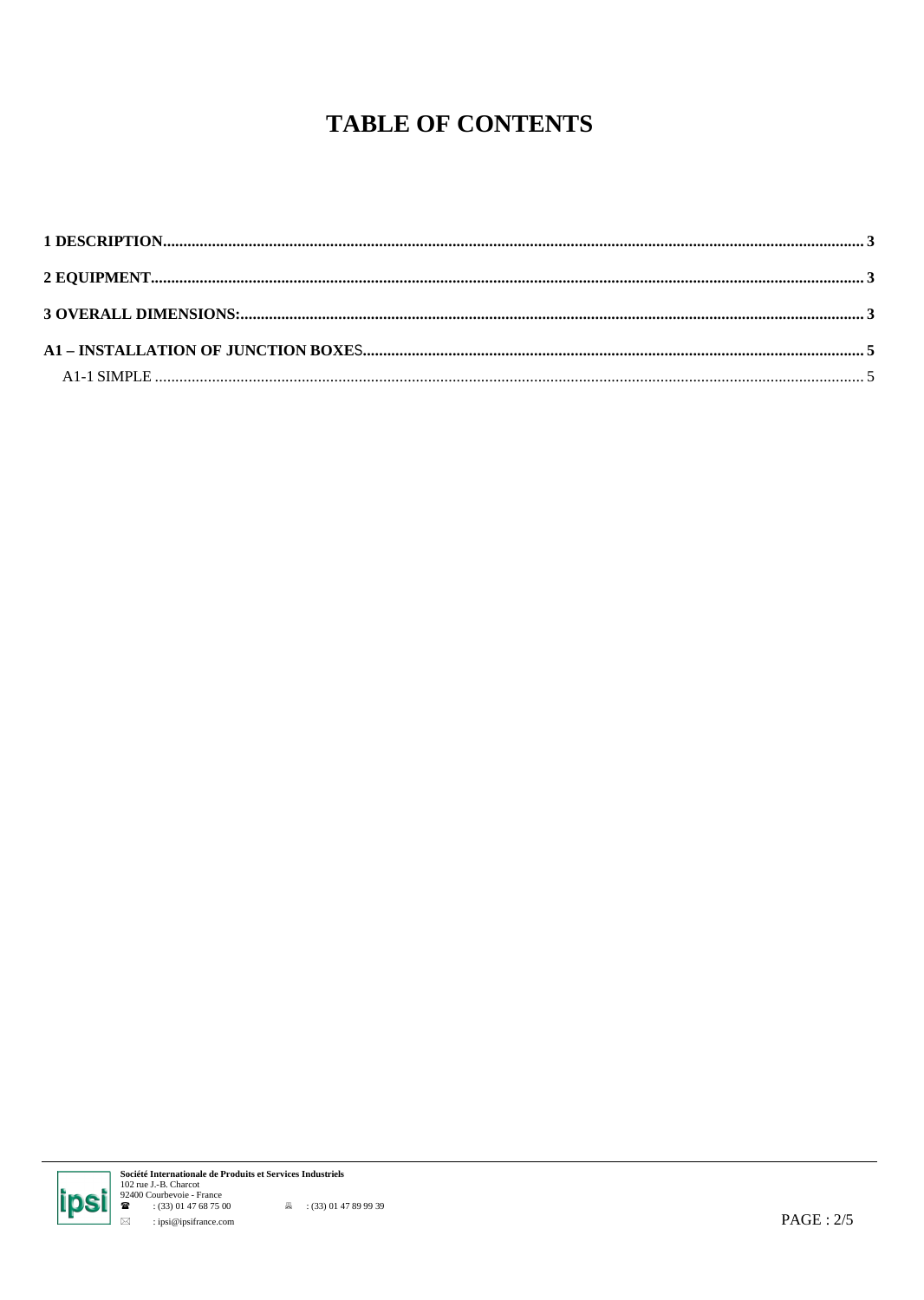### <span id="page-2-0"></span>**1 DESCRIPTION**

More than a mere potential takeoff in electrical continuity with the anodic protected structure, the 6D junction box is commonly used to connect buried cathodic protection devices. This box allows the performance of potential or current measurements depending on the connected equipment.

#### **2 EQUIPMENT**

The 6D measuring box is equipped with:

- one rectangular cast aluminum box.
- six removable copper connecting bars
- one copper bus bar.
- one insulating plate for the connecting bars and the bus bar.
- one stand made of dia. 2 inch galvanized steel tube.

#### **3 OVERALL DIMENSIONS:**



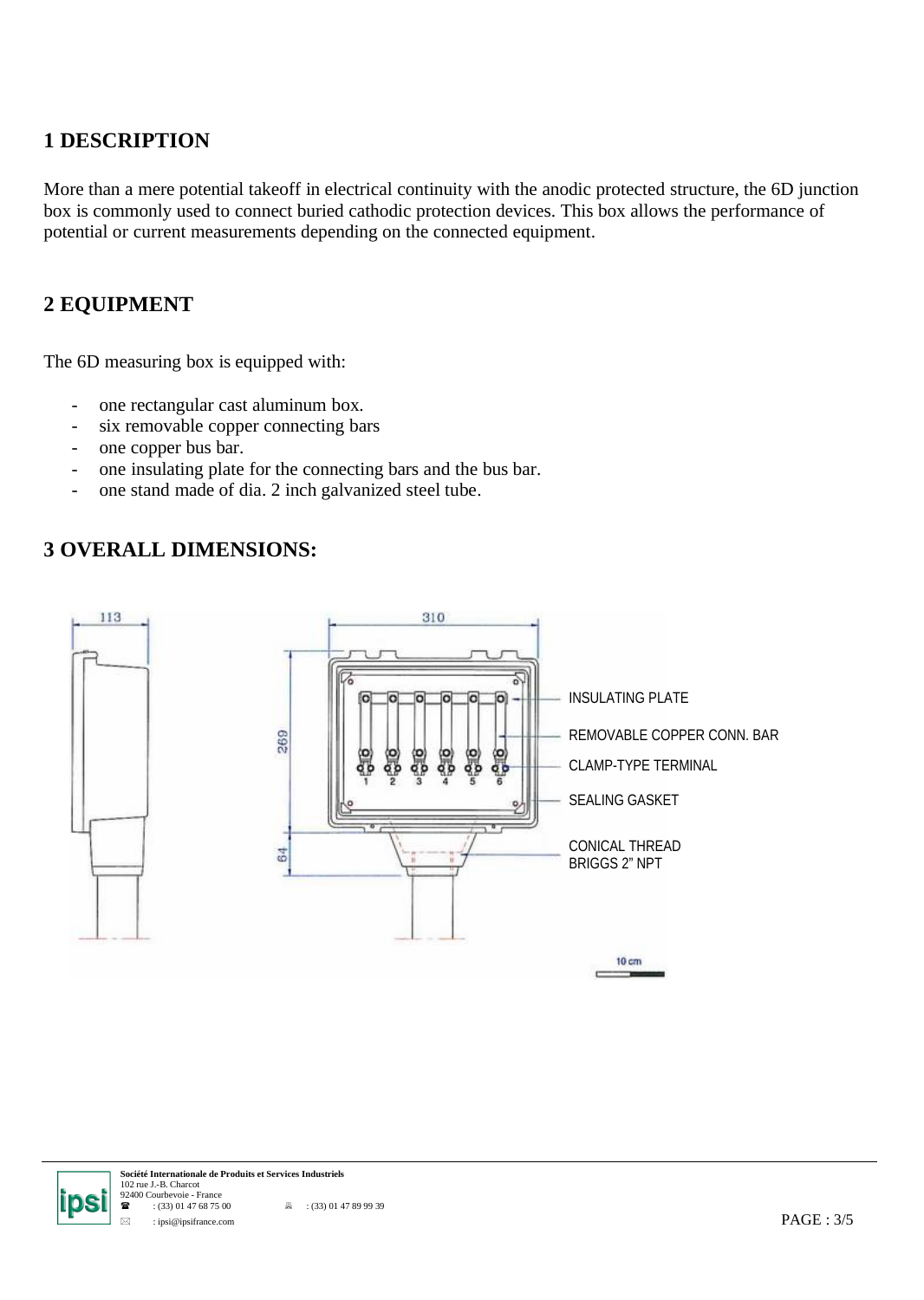

 $20cm$ Ť.

 $\Box$ 



 $\boxtimes$ 

**Société Internationale de Produits et Services Industriels**<br>
102 rue J.-B. Charcot<br>
92400 Courbevoie - France<br>  $(33)$  01 47 68 75 00 <br>  $\overline{a}$  : (33) 01 47 68 75 00  $\frac{1}{60}$  : (33) 01 47 89 99 39

: ipsi@ipsifrance.com